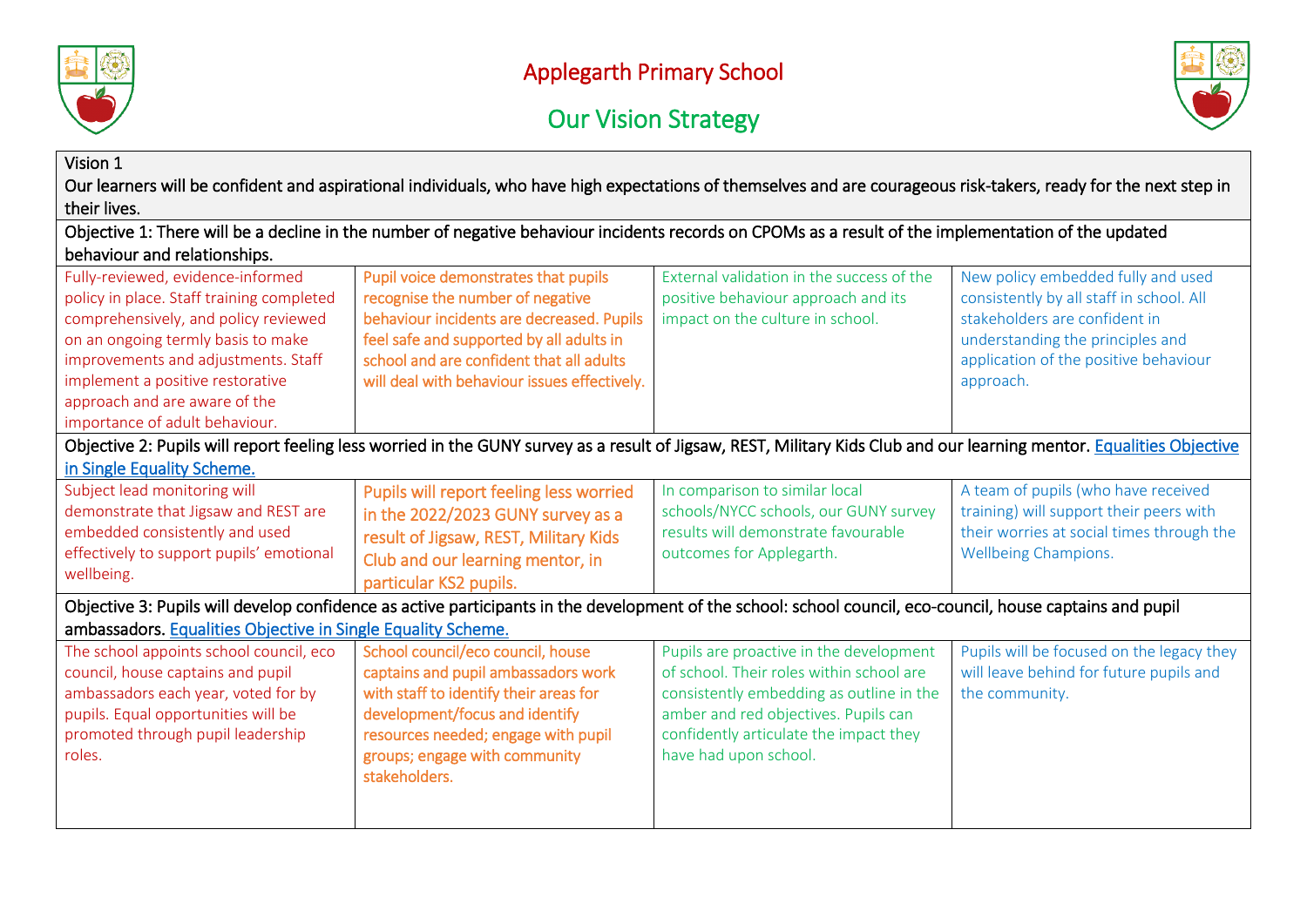| Objective 4: There will be further opportunity to speak and perform in public.                                                                                                                                                                                                                                                                                                                                                                                                                                                                                 |                                                                                                                                                                                                                                                                                                    |                                                                                                                                                                                                |                                                                                                                                                                                                                                                                         |
|----------------------------------------------------------------------------------------------------------------------------------------------------------------------------------------------------------------------------------------------------------------------------------------------------------------------------------------------------------------------------------------------------------------------------------------------------------------------------------------------------------------------------------------------------------------|----------------------------------------------------------------------------------------------------------------------------------------------------------------------------------------------------------------------------------------------------------------------------------------------------|------------------------------------------------------------------------------------------------------------------------------------------------------------------------------------------------|-------------------------------------------------------------------------------------------------------------------------------------------------------------------------------------------------------------------------------------------------------------------------|
| School choir.<br>Drama club offered as extra-curricular<br>club for KS1.<br>Pupils who demonstrate an aptitude<br>public speaking and performance are<br>quickly identified and their talents are<br>nurtured.<br>Events in school are used to expose<br>pupils to a range of public speaking and<br>performance opportunities; pupils are<br>supported by school in developing<br>interests.<br>Families are aware of the opportunities<br>for pupils to take up a musical<br>instrument and participate in<br>performance and public speaking<br>activities. | Pupils encouraged to identify topics for<br>performance, supported by staff e.g.<br>summer term school performances.<br>Pupils learning an instrument are take<br>part in performances in school for a<br>range of audiences.<br>Disadvantaged pupils have equality of<br>access to music tuition. | The proportion of PP and SEND pupils<br>taking up a musical instrument and<br>participating in performance<br>opportunities both within and outside<br>school has increased to narrow the gap. | Spoken English competitions;<br>Drama open to all across the school;<br>All pupils identified and supported to<br>lead on developing their own<br>performances (UKS2);<br>Applegarth has strong links with<br>secondary school for joint drama/spoken<br>word projects. |
| Vision 2<br>have been quickly identified and effectively nurtured.                                                                                                                                                                                                                                                                                                                                                                                                                                                                                             | Pupils from all backgrounds, contexts and starting points will have achieved exemplary academic progress and excellent personal development, where talents                                                                                                                                         |                                                                                                                                                                                                |                                                                                                                                                                                                                                                                         |
| Objective 1: The provision of early reading, phonics and reading will be outstanding across the school. Equalities Objective in Single Equality Scheme.                                                                                                                                                                                                                                                                                                                                                                                                        |                                                                                                                                                                                                                                                                                                    |                                                                                                                                                                                                |                                                                                                                                                                                                                                                                         |
|                                                                                                                                                                                                                                                                                                                                                                                                                                                                                                                                                                |                                                                                                                                                                                                                                                                                                    |                                                                                                                                                                                                |                                                                                                                                                                                                                                                                         |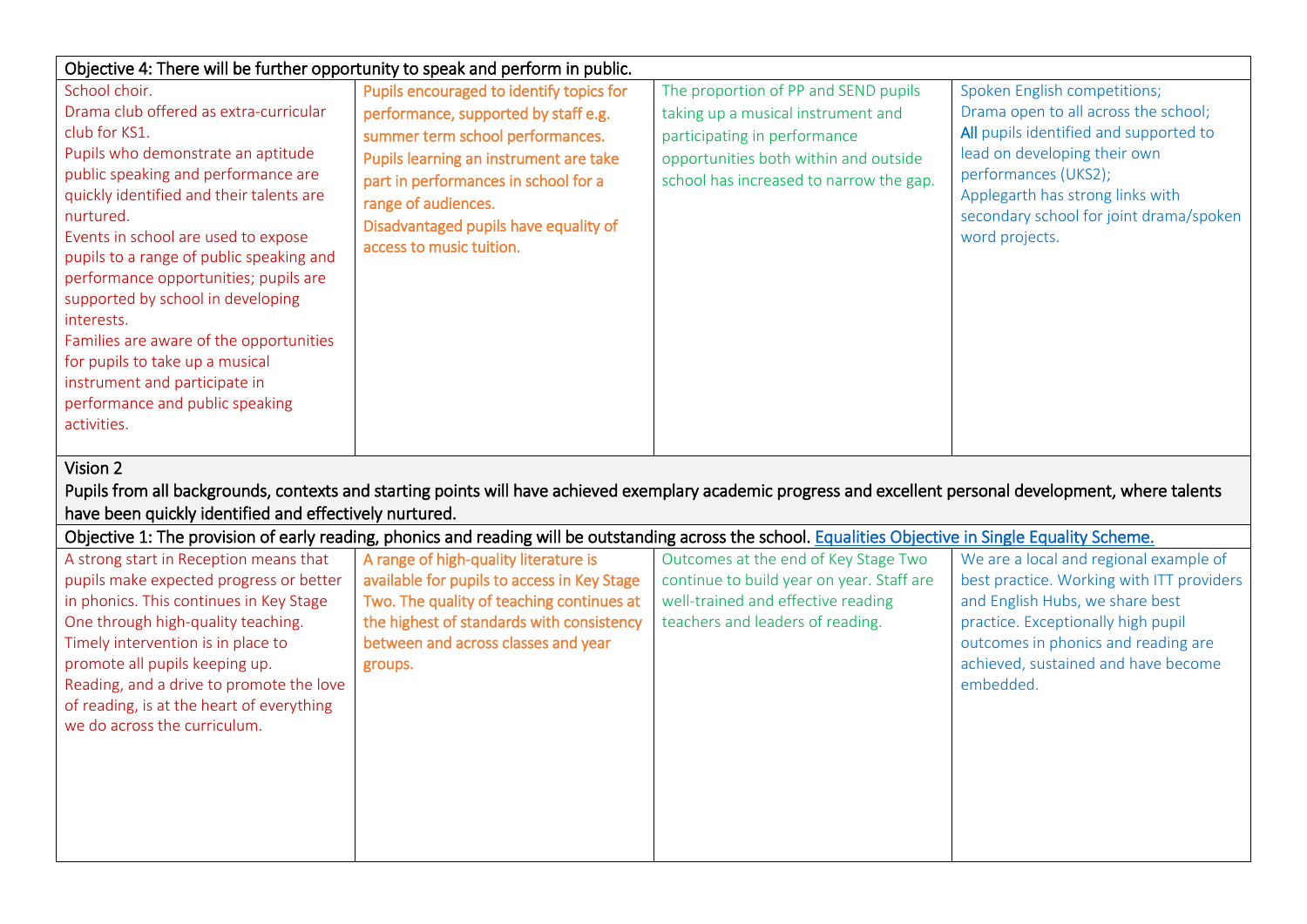Objective 2: The disadvantage gap will decrease in line with the 3-year Pupil Premium Strategy. [Equalities Objective in Single Equality Scheme.](https://www.applegarth.n-yorks.sch.uk/key-information/school-policies/) 

#### 2018/2019 End of Key Stage Two Outcomes

Reading for Disadvantaged students is 4.07 points lower than the Non-Disadvantaged students average, and 4.12 points lower than the Nat. Disadvantaged average. The school gap has widened by 6.91 points since 2016/17.

Writing for Disadvantaged students is 2.43 points lower than the Non-Disadvantaged students average, and 6.25 points less than the Nat. Disadvantaged average. The school gap has widened by 2.92 points since 2016/17.

Maths amongst Disadvantaged students is 2.76 points less than the Non-Disadvantaged students average, and 3.66 points lower than the Nat. Disadvantaged average. The school gap has widened by 1.18 points since 2016/17.

| Diminish the difference in progress<br>between disadvantaged and others by<br>$1.0 - 1.5$ points. | Diminish the difference in progress<br>between disadvantaged and others by a<br><b>further 1.0 - 1.5 points in comparison the</b> $\vert$ further 1.0 - 1.5 points in comparison | Diminish the difference in progress<br>between disadvantaged and others by a | There will be no significant difference in<br>progress between disadvantaged pupils<br>and others. |
|---------------------------------------------------------------------------------------------------|----------------------------------------------------------------------------------------------------------------------------------------------------------------------------------|------------------------------------------------------------------------------|----------------------------------------------------------------------------------------------------|
|                                                                                                   | previous target (red).                                                                                                                                                           | the previous target (amber).                                                 |                                                                                                    |

Objective 3: Progress for pupils with SEND will be above the national average by the end of Key Stage Two[. Equalities Objective in Single Equality Scheme.](https://www.applegarth.n-yorks.sch.uk/key-information/school-policies/) 

### 2018/2019 End of Key Stage Two Outcomes

Reading amongst students with SEN support at Applegarth Primary School is 7.48 points less than the School average, and 7.97 points less than the national average. The school gap has widened by 6.26 points since 2016/17.

Writing for students with SEN support is 7.80 points less than the School average, and 10.11 points less than the national average. The school gap has widened by 9.11 points since 2016/17.

Maths for students with SEN support at Applegarth Primary School is 1.01 points less than the School average, and 2.16 points lower than the national average. The school gap has narrowed by 0.83 points since 2016/17.

| In reading and writing, diminish the<br>difference in progress between those<br>with SEND and others by a further 2.0 -<br>3.0 points | In reading and writing, diminish the<br>difference in progress between those<br>with SEND and others by a further 2.0 -<br>3.0 points in comparison the previous<br>target (red). | In reading and writing, diminish the<br>difference in progress between those<br>with SEND and others by a further 2.0 -<br>3.0 points in comparison the previous<br>target (amber). | Progress for pupils with SEND is broadly<br>in line with others. This will be<br>dependent to an extent on the type of<br>need. |
|---------------------------------------------------------------------------------------------------------------------------------------|-----------------------------------------------------------------------------------------------------------------------------------------------------------------------------------|-------------------------------------------------------------------------------------------------------------------------------------------------------------------------------------|---------------------------------------------------------------------------------------------------------------------------------|
|                                                                                                                                       |                                                                                                                                                                                   |                                                                                                                                                                                     |                                                                                                                                 |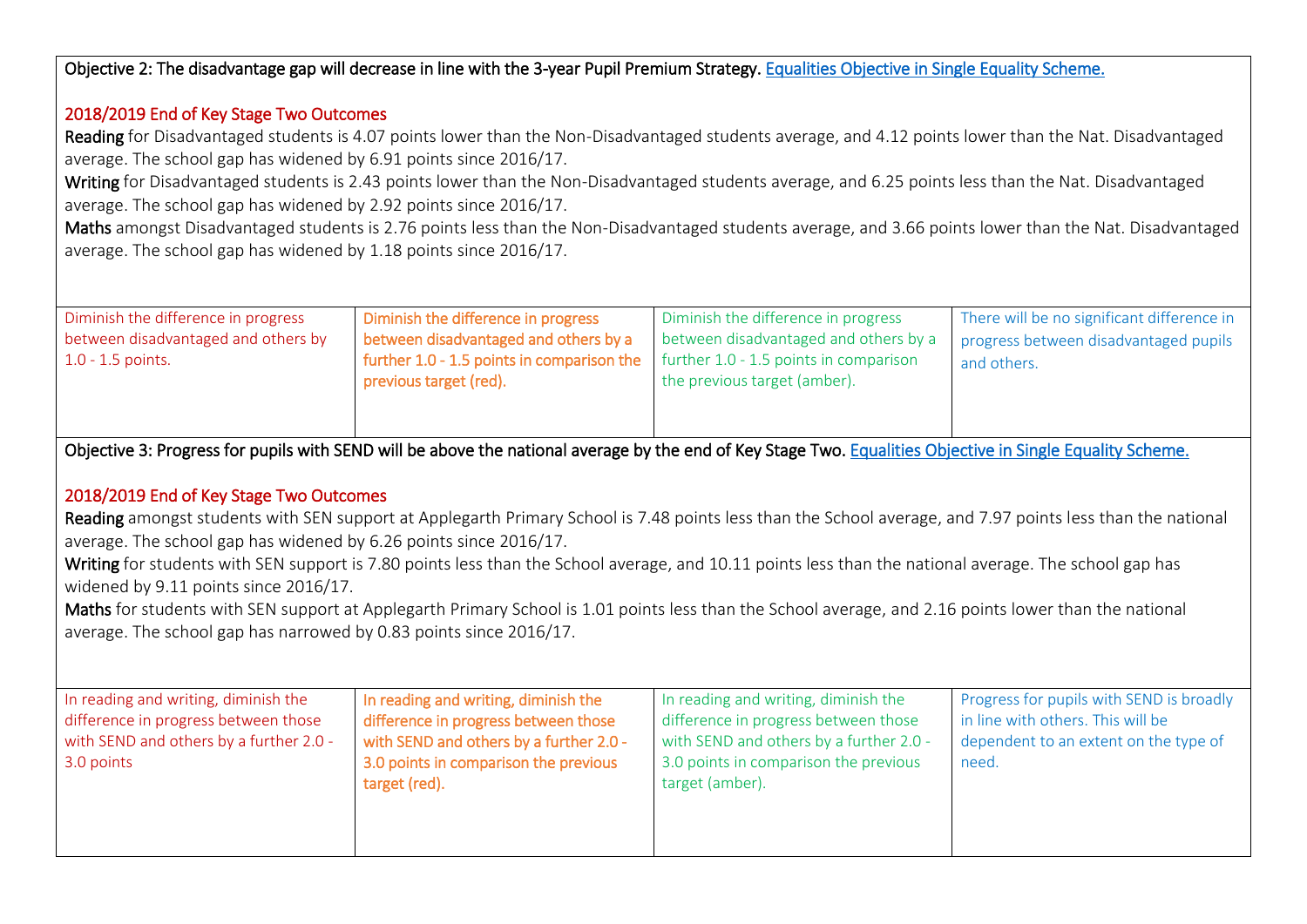## Vision 3

Our school community will be able to celebrate their own unique qualities within a diverse and ever-changing community and the world around them.

| Objective 1: Leaders will have a definitive understanding of the context of the school through in-depth analysis (Anthony Conlin – The Education Data |                                      |                                     |                                     |  |
|-------------------------------------------------------------------------------------------------------------------------------------------------------|--------------------------------------|-------------------------------------|-------------------------------------|--|
| Company).                                                                                                                                             |                                      |                                     |                                     |  |
| Robust demographic analysis will                                                                                                                      | <b>Extra-curricular and perconal</b> | Learning apportunities are embedded | Colebration of community and divers |  |

| Robust demographic analysis will             | <b>Extra-curricular and personal</b>                                                                                                                              | Learning opportunities are embedded      | Celebration of community and diversity    |  |  |  |
|----------------------------------------------|-------------------------------------------------------------------------------------------------------------------------------------------------------------------|------------------------------------------|-------------------------------------------|--|--|--|
| provide the basis for curriculum planning    | development provision will be tailored to                                                                                                                         | which offer pupils the experiences and   | is a core value woven into every aspect   |  |  |  |
| and development.                             | the specific contextual needs of the                                                                                                                              | knowledge of the diversity that exists   | of school life and the curriculum.        |  |  |  |
|                                              | school cohort.                                                                                                                                                    | beyond the context of the school and     |                                           |  |  |  |
|                                              |                                                                                                                                                                   | community.                               |                                           |  |  |  |
|                                              | Objective 2: The curriculum will be sharply focussed on educating children about the urban, historical and agricultural setting which pupils are familiar with as |                                          |                                           |  |  |  |
|                                              | well as providing them with experiences of the diversity, cultures and languages that are not prevalent in the surrounding area.                                  |                                          |                                           |  |  |  |
| Heritage Week (annual) / maintaining         | Multi-faith learning - trips to synagogues,                                                                                                                       | School to engage temporary               | Children leave Applegarth Primary         |  |  |  |
| heritage school status and engaging with     | mosques etc.                                                                                                                                                      | staff/learning assistants from other     | School as tolerant and accepting local    |  |  |  |
| the local Records Office and Historical      | Links established with schools in other                                                                                                                           | countries - support learning of basic    | and global citizens who recognise the     |  |  |  |
| Society.                                     | countries (e.g. French school in                                                                                                                                  | Spanish, Italian, Chinese, language and  | complex diversity of the world in which   |  |  |  |
| Anti-Bullying Week and ongoing anti-         | Toulouse).                                                                                                                                                        | culture, etc.                            | they live. Pupils are autonomous in the   |  |  |  |
| bullying work and education around           | Links with other schools outside of North                                                                                                                         |                                          | organising events which celebrate and     |  |  |  |
| healthy relationships and building           | Yorkshire (e.g. inner-city schools / schools                                                                                                                      |                                          | recognise a wide range of cultures and    |  |  |  |
| resilience.                                  | with a broad range of diversity and                                                                                                                               |                                          | diversity both locally and globally (e.g. |  |  |  |
| Continue strong links with local             | cultures in comparison to Applegarth).                                                                                                                            |                                          | projects, events, etc.).                  |  |  |  |
| churches.                                    | Pupil groups lead on identifying and                                                                                                                              |                                          |                                           |  |  |  |
| Concepts around locality and global clear    | delivering celebrations for key themes                                                                                                                            |                                          |                                           |  |  |  |
| articulated in the curriculum and build      | around diversity and culture.                                                                                                                                     |                                          |                                           |  |  |  |
| on across each phase.                        | <b>Projects with Young Farmers/farming</b>                                                                                                                        |                                          |                                           |  |  |  |
| Books across the curriculum reflect          | groups locally.                                                                                                                                                   |                                          |                                           |  |  |  |
| diversity (particularly core texts and class |                                                                                                                                                                   |                                          |                                           |  |  |  |
| novels).                                     |                                                                                                                                                                   |                                          |                                           |  |  |  |
|                                              |                                                                                                                                                                   |                                          |                                           |  |  |  |
|                                              |                                                                                                                                                                   |                                          |                                           |  |  |  |
|                                              | Objective 3: Strong links will be made with a French-speaking school and schools with diverse intakes                                                             |                                          |                                           |  |  |  |
| Partner school identified.                   | Classes write letters to French peaking                                                                                                                           | Development of sporting or artistic      | Exchange program in place for French      |  |  |  |
|                                              | school; displays and themes are linked to                                                                                                                         | projects which link up with schools with | children to visit Applegarth and for      |  |  |  |
|                                              | learning about the partners school.                                                                                                                               | more diverse intakes.                    | Applegarth pupils to visit the school in  |  |  |  |
|                                              |                                                                                                                                                                   |                                          | France.                                   |  |  |  |
|                                              |                                                                                                                                                                   |                                          |                                           |  |  |  |
|                                              |                                                                                                                                                                   |                                          |                                           |  |  |  |
|                                              |                                                                                                                                                                   |                                          |                                           |  |  |  |
|                                              |                                                                                                                                                                   |                                          |                                           |  |  |  |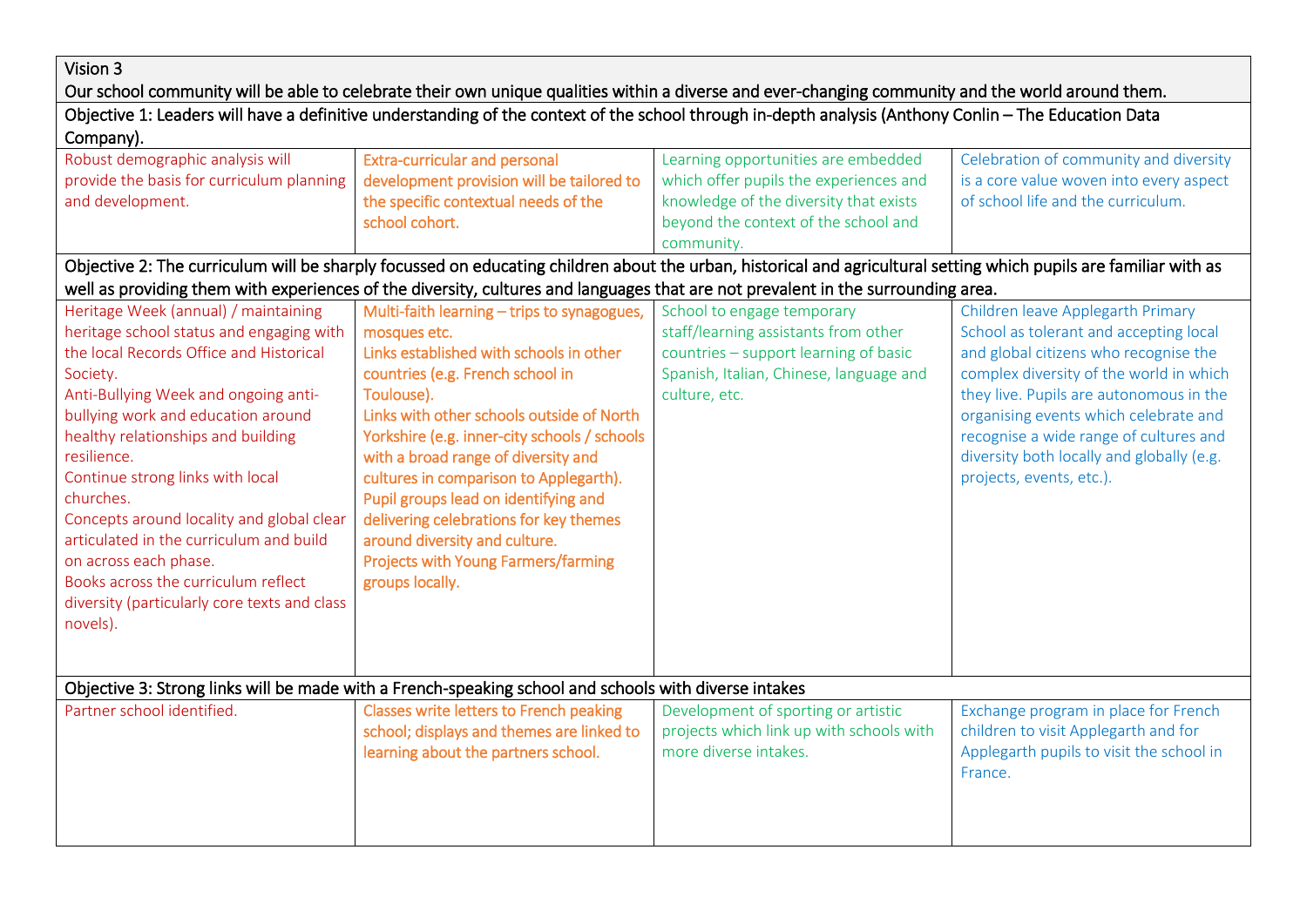### Vision 4

High standards will be achieved through a rich, contextually-relevant and exciting curriculum that provides memorable experiences through inspirational teaching, high-quality visits and input from experts.

| Objective 1: Outstanding teaching and learning will be achieved through: robust CPD and coaching for all staff, the implementation of evidence-based pedagogy |                                             |                                                                                                                                                                  |                                          |  |
|---------------------------------------------------------------------------------------------------------------------------------------------------------------|---------------------------------------------|------------------------------------------------------------------------------------------------------------------------------------------------------------------|------------------------------------------|--|
| them with experiences and a continually evolving curriculum.                                                                                                  |                                             |                                                                                                                                                                  |                                          |  |
| All staff participate in the appraisal                                                                                                                        | CPD is rigorous and well-planned based      | A coaching model will be in place across                                                                                                                         | Staff will become leaders of CPD within  |  |
| process; this is consistent and impact is                                                                                                                     | on the needs of the staff determined        | the school involving the majority of staff.                                                                                                                      | the school-led system. Evidence-         |  |
| evidence as a result of robust and                                                                                                                            | from their varied starting points.          |                                                                                                                                                                  | informed practice is embedded within     |  |
| supportive appraisal cycle.                                                                                                                                   | NPQs and evidence-based, accredited         |                                                                                                                                                                  | school.                                  |  |
|                                                                                                                                                               | programs are available for all staff to     |                                                                                                                                                                  |                                          |  |
|                                                                                                                                                               | promote development in their current        |                                                                                                                                                                  |                                          |  |
|                                                                                                                                                               | roles and future aspirations. Learning      |                                                                                                                                                                  |                                          |  |
|                                                                                                                                                               | pathways for all staff.                     |                                                                                                                                                                  |                                          |  |
|                                                                                                                                                               |                                             | Objective 2: Leaders, including governors, regularly monitor and review the impact of the broad and balanced curriculum.                                         |                                          |  |
| Governors are linked to school<br>School leaders and governors regularly<br>School leaders have a robust and systematic schedule of monitoring activities in  |                                             |                                                                                                                                                                  |                                          |  |
| improvement objectives.                                                                                                                                       | seek and triangulate different data for     | place (including SLT and subject leaders).                                                                                                                       |                                          |  |
| Each governor undertakes a monitoring                                                                                                                         | their school improvement objective          | Planning is undertaken with school staff member(s) to identify key monitoring points                                                                             |                                          |  |
| visit or learning walk once per term.                                                                                                                         | including internal data (using Insight) and | across the year and to seek relevant data.                                                                                                                       |                                          |  |
|                                                                                                                                                               | external data (ASP).                        | Governors seek evidence of intent, implementation and impact and are able to                                                                                     |                                          |  |
|                                                                                                                                                               | Leaders and governors seek more 'pupil      | engage staff and pupils in assessing impact. Governors ask challenging questions                                                                                 |                                          |  |
|                                                                                                                                                               | voice' to understand impact of the          | about the broad and balanced curriculum offered by the school.                                                                                                   |                                          |  |
|                                                                                                                                                               | curriculum.                                 |                                                                                                                                                                  |                                          |  |
|                                                                                                                                                               | All pupil groups are considered when        |                                                                                                                                                                  |                                          |  |
|                                                                                                                                                               | analysing school performance.               |                                                                                                                                                                  |                                          |  |
|                                                                                                                                                               |                                             |                                                                                                                                                                  |                                          |  |
| Vision 5                                                                                                                                                      |                                             |                                                                                                                                                                  |                                          |  |
|                                                                                                                                                               |                                             | We will be proud to say that we have fulfilled the purpose of being a model school at the heart of our town and county.                                          |                                          |  |
|                                                                                                                                                               |                                             | Objective 1: We will nurture system leaders: SLEs (Specialist Leaders of Education); LLEs (Local Leaders of Education) and NLGs (National Leaders of Governance) |                                          |  |
| and plan for succession through responsive systematic CPD.                                                                                                    |                                             |                                                                                                                                                                  |                                          |  |
| Schools visit Applegarth to observe best                                                                                                                      | A robust induction process is in place for  | Succession planning is in place for                                                                                                                              | Headteacher mentors other leasers and    |  |
| practice in teaching & learning and                                                                                                                           | ECTs, RQTs and all other new staff.         | subject leadership, middle leadership,                                                                                                                           | contributes to system leadership         |  |
| leadership.                                                                                                                                                   | Comprehensive CPD is planned to aid         | SENCO, senior leadership and                                                                                                                                     | through facilitating NPQs and supporting |  |
| SLEs in school act as system leaders                                                                                                                          | staff in achieving mastery in their role    | governance.                                                                                                                                                      | teaching school alliance.                |  |
| delivering best practice outside of                                                                                                                           | thus enhancing job satisfaction,            |                                                                                                                                                                  |                                          |  |
| school.                                                                                                                                                       | recruitment and retention of the highest    |                                                                                                                                                                  |                                          |  |
|                                                                                                                                                               | quality staff.                              |                                                                                                                                                                  |                                          |  |
|                                                                                                                                                               |                                             |                                                                                                                                                                  |                                          |  |